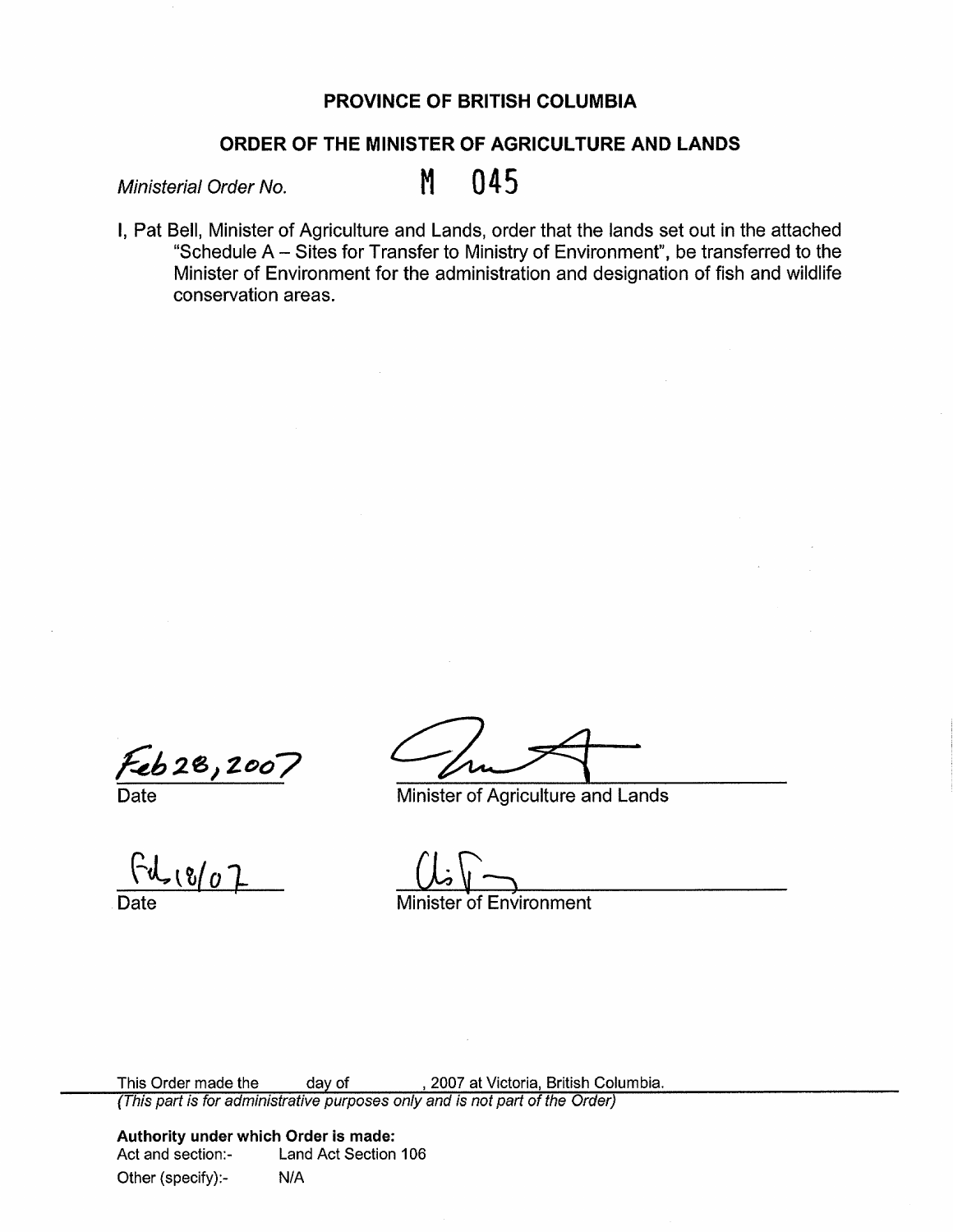|                                    |                                    |                               |                                                                                                                                                                                                                                                                                                                                                                                                                                                                                                      |       |                   | <b>Comments</b> |
|------------------------------------|------------------------------------|-------------------------------|------------------------------------------------------------------------------------------------------------------------------------------------------------------------------------------------------------------------------------------------------------------------------------------------------------------------------------------------------------------------------------------------------------------------------------------------------------------------------------------------------|-------|-------------------|-----------------|
| <b>Lands File</b><br><b>Number</b> | <b>PPA Site Name</b>               | <b>Tenure Type</b>            | <b>Legal Description</b>                                                                                                                                                                                                                                                                                                                                                                                                                                                                             | Hect. | <b>PPA Region</b> |                 |
| 1406996                            | Baynes Sound (DUA) --<br>Fanny Bay | Designated Use<br>Area        | UNS.F/S OR LAND COVERED BY WATER SHOWN OUTL'D ON<br>SKETCH (1406996)                                                                                                                                                                                                                                                                                                                                                                                                                                 | 39.2  | Vancouver Island  |                 |
| 0344032                            | Courtenay Estuary                  | Designated Use<br>Area        | LOT A SEC 7 & 9 COMOX PL 19915: LOT A SEC 7 & 9 COMOX<br>PL 19915; SECTION 7, COMOX DISTRICT; DISTRICT LOT 190,<br>NANAIMO DISTRICT:<br>PIN#: 113041<br>PIN#: 394540<br>PIN#: 741480                                                                                                                                                                                                                                                                                                                 | 12.8  | Vancouver Island  |                 |
| 1409793                            | Campbell River Estuary<br>(DUA)    | Designated Use<br>Area        | BLOCKS A. B AND C OF DISTRICT LOT 67, BLOCK E OF<br>DISTRICT LOT 321, AND BLOCK B OF DISTRICT LOT 1217.<br>SAYWARD DISTRICT, SHOWN OUTLINED ON SKETCH BELOW                                                                                                                                                                                                                                                                                                                                          | 6.38  | Vancouver Island  |                 |
| 7406085                            | Fort Fraser South (DUA)            | Designated Use<br>Area        | THAT PART OF BLOCK C OF SECTION 23, TOWNSHIP 15,<br><b>RANGE 5 COAST DISTRICT:</b>                                                                                                                                                                                                                                                                                                                                                                                                                   | 18.1  | Omineca           |                 |
| 2406682                            | Harrison-Chehalis (DUA)            | Designated Use<br>Area        | DISTRICT LOT 451, BLOCK B OF DISTRICT LOT 6151, DISTRICT<br>LOT 6335, BLOCKS A AND B OF DISTRICT LOT 6337, DISTRICT<br>LOT 6971, DISTRICT LOT 6662, GROUP 1, NEW WESTMINSTER<br>DISTRICT; THAT PART OF THE SE 1/4 AND THAT PART OF<br>LEGAL SUBDIVISION 3, SECTION 2, TOWNSHIP 4, RANGE 30,<br>WEST OF THE SIXTH MERIDIAN, NEW WESTMINSTER<br>DISTRICT: TOGETHER WITH UNSURVEYED FORESHORE OR<br>LAND COVERED BY WATER BEING PART OF THE BED OF<br>HARRISON RIVER, GROUP 1, NEW WESTMINSTER DISTRICT | 1200  | Lower Mainland    |                 |
| 6405183                            | Kumdis Slough (DUA 1)              | <b>Designated Use</b><br>Area | DISTRICT LOT 3020, QUEEN CHARLOTTE DISTRICT; DISTRICT<br>LOT 412, QUEEN CHARLOTTE DISTRICT; UNS CROWN<br>FORESHORE KNOWN AS KUMDIS BAY, QUEEN CHARLOTTE<br>DISTRICT:                                                                                                                                                                                                                                                                                                                                 | 116.5 | Skeena            |                 |

## **Schedule A- Sites for Transfer to Ministry of Environment**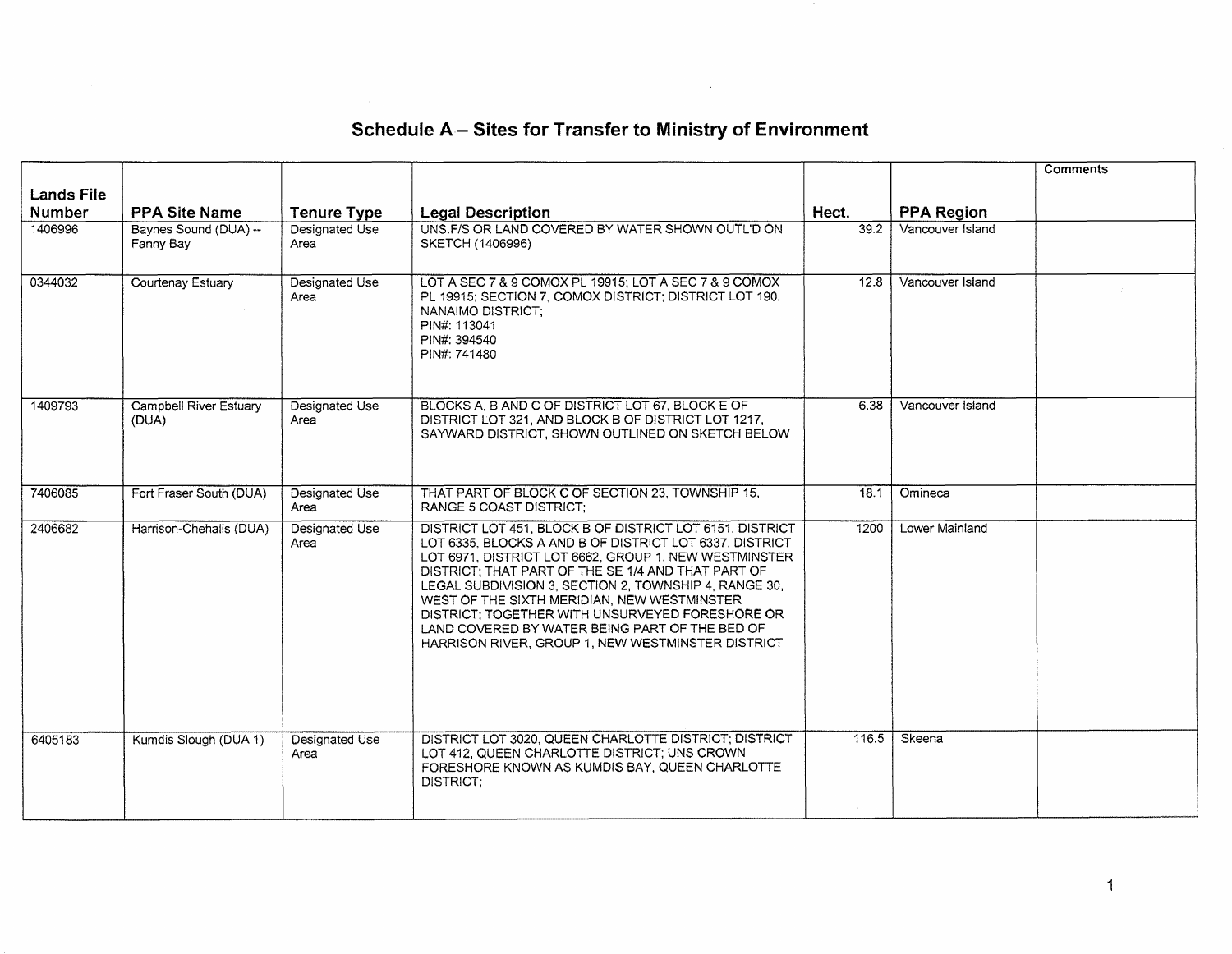| 6406507 | Kumdis Slough (DUA 2)    | Designated Use<br>Area        | BLOCK 45, AND BLOCK 46, AND BLOCK 47, AND BLOCK 48,<br>AND BLOCK 49, AND BLOCK 50, AND BLOCK 56, AND BLOCK<br>57. AND BLOCK 57A, AND BLOCK 58, AND BLOCK 59, AND<br>BLOCK 60, AND BLOCK 61 OF DISTRICT LOT 420, QUEEN<br>CHARLOTTE DISTRICT, PLAN 1051; DISTRICT LOT 997, QUEEN<br><b>CHARLOTTE DISTRICT:</b>                                                                                                                                                                                                                                                                                                             | $\overline{28}$ | Skeena         |                                                                                                                    |
|---------|--------------------------|-------------------------------|---------------------------------------------------------------------------------------------------------------------------------------------------------------------------------------------------------------------------------------------------------------------------------------------------------------------------------------------------------------------------------------------------------------------------------------------------------------------------------------------------------------------------------------------------------------------------------------------------------------------------|-----------------|----------------|--------------------------------------------------------------------------------------------------------------------|
| 8013942 | La Guarde Creek (DUA)    | Designated Use<br>Area        | SECTION 12, TOWNSHIP 87, RANGE 16, WEST OF THE 6TH<br>MERIDIAN, PEACE RIVER DISTRICT CONTAINING 265<br><b>HECTARES</b>                                                                                                                                                                                                                                                                                                                                                                                                                                                                                                    | $\frac{1}{265}$ | Peace          |                                                                                                                    |
| 4402961 | Marsden Face (DUA)       | Designated Use<br>Area        | DL 10428, KOOTENAY DISTRICT                                                                                                                                                                                                                                                                                                                                                                                                                                                                                                                                                                                               | 77.3            | Kootenay       |                                                                                                                    |
| 2406681 | McGillivray Slough (DUA) | Designated Use<br>Area        | BLOCKS A AND B OF DISTRICT LOT 420, DISTRICT LOT 6652,<br>BLOCK A OF DISTRICT LOT 6747, DISTRICT LOT 7264,<br>DISTRICT LOT 7265, DISTRICT LOT 7350, GROUP 1, NEW<br>WESTMINSTER DISTRICT; DISTRICT LOT 756, DISTRICT LOT<br>778, GROUP 2, NEW WESTMINSTER DISTRICT; THOSE PARTS<br>OF SECTIONS 24 AND 25, TOWNSHIP 20, EAST OF THE COAST<br>MERIDIAN AND THAT PART OF SECTION 19, TOWNSHIP 23.<br>EAST OF THE COAST MERIDIAN, NEW WESTMINSTER<br>DISTRICT; TOGETHER WITH UNSURVEYED FORESHORE OR<br>LAND COVERED BY WATER BEING PART OF THE BED OF THE<br>FRASER RIVER, GROUP 1 AND 2, NEW WESTMINSTER<br><b>DISTRICT</b> | 589             | Lower Mainland |                                                                                                                    |
| 2406683 | Pemberton Valley (DUA)   | <b>Designated Use</b><br>Area | THOSE PARTS OF DISTRICT LOTS 169, 172, 203, 204, 205, 209,<br>259, 834, 1988, 3305, 4098, 4899, 8109, TOGETHER WITH<br>UNSURVEYED FORESHORE OR LAND COVERED BY WATER<br>BEING PART OF THE BED OF THE LILLOOET RIVER AND THAT<br>PARCEL OR TRACT OF LAND IN THE VICINITY OF THE<br>LILLOOET RIVER, LILLOOET DISTRICT                                                                                                                                                                                                                                                                                                       | 766.39          | Lower Mainland | In 2006, the Tantalis<br>description has been<br>changed to remove DL<br>8271, and idecrease the<br>size to 766.39 |